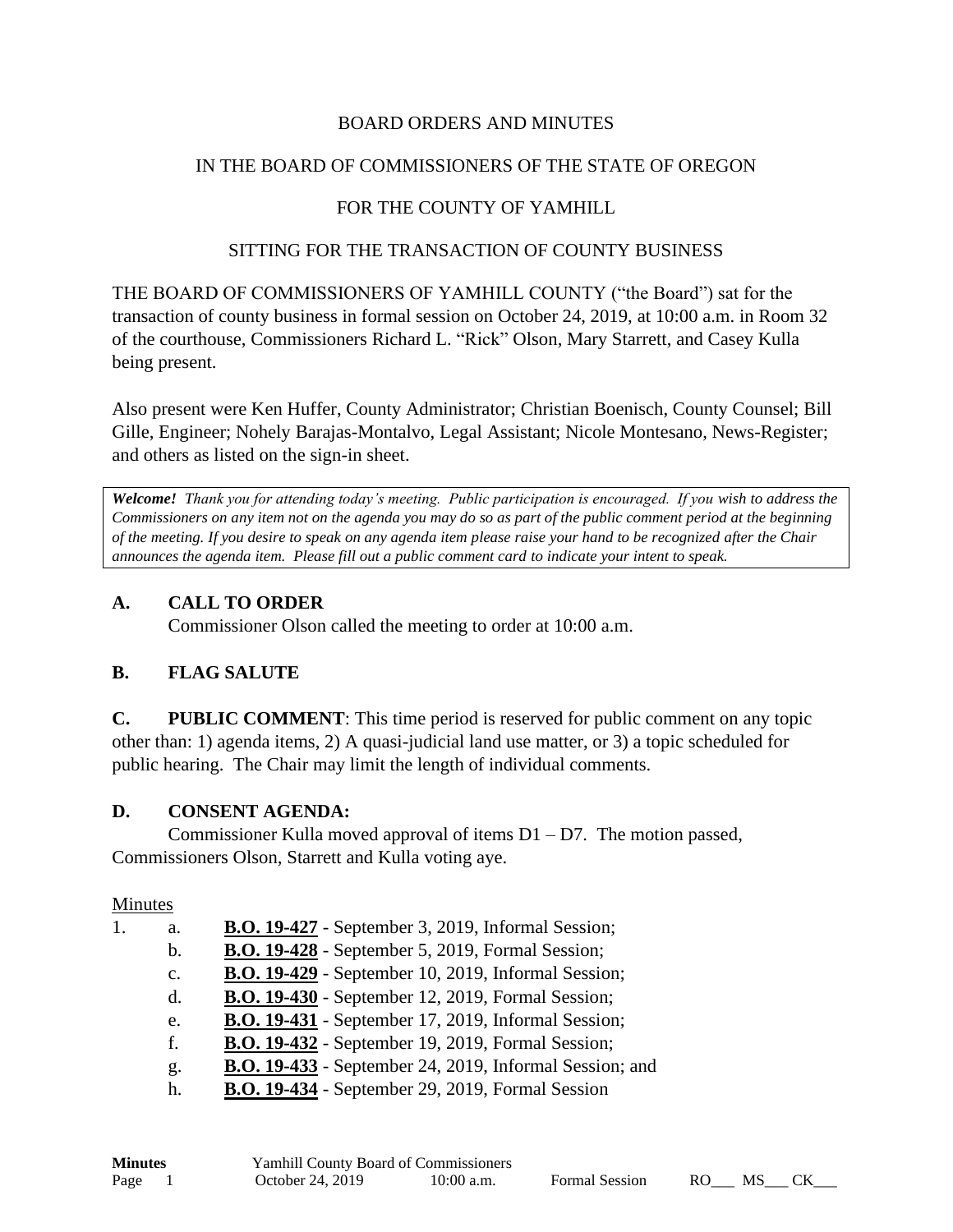Contracts & Grants

2. **B.O. 19-435** - Approval of Service Element Prior Authorization (SEPA) Approval Unit #32648067 for Agreement #157846 between Health and Human Services, Developmental Disabilities and the Oregon Department of Human Services in the amount of \$4,586,473.06, retroactive to July 1, 2019 through June 30, 2021.

3. **B.O. 19-436** - Approval of a lease renewal (B.O. 09-617) between Yamhill County Health and Human Services and the Housing Authority of Yamhill County, \$3,172.20 per month, effective November 1, 2019 through October 31, 2020.

4. **B.O. 19-437** - Approval of Amendment #3 to Agreement #159833 (B.O. 19-222) between Yamhill County Health and Human Services and the Oregon Health Authority to include additional funding in the amount of \$83,883 for Public Health services, retroactive to October 1, 2019.

### Personnel

5. **B.O. 19-438** - Approval of position management authority adding 1.0 FTE Senior Management Analyst in the Health and Human Services Public Health Division.

6. **B.O. 19-439** - Approval to authorize twenty-two days of leave without pay for HHS employee #4750.

# **Committees**

7. **B.O. 19-440** - Approval to appoint Dave Hanson to the Road Improvement Advisory Committee (RIAC) for a three-year term to expire October 24, 2022.

# **E. OLD BUSINESS:** None.

**F. OTHER BUSINESS** (Add-ons and non-consent items):

1. **B.O. 19-441** - Consideration of a change order to the agreement between Yamhill County and Waldron & Sons, Inc. for the 2019 Stag Hollow (Laughlin Rd.) Bridge Project, change order in the amount of \$70,000.

Bill Gille reported the project schedule has been extended with an estimated reopening date in April 2020 and a cost increase up to \$70,000. He recommends that the Board approves the change order. Mr. Huffer noted the in-water work permit should be complete by next week for bridge work to begin.

Commissioner Kulla moved approval of item F1. The motion passed, Commissioners Olson, Starrett and Kulla voting aye.